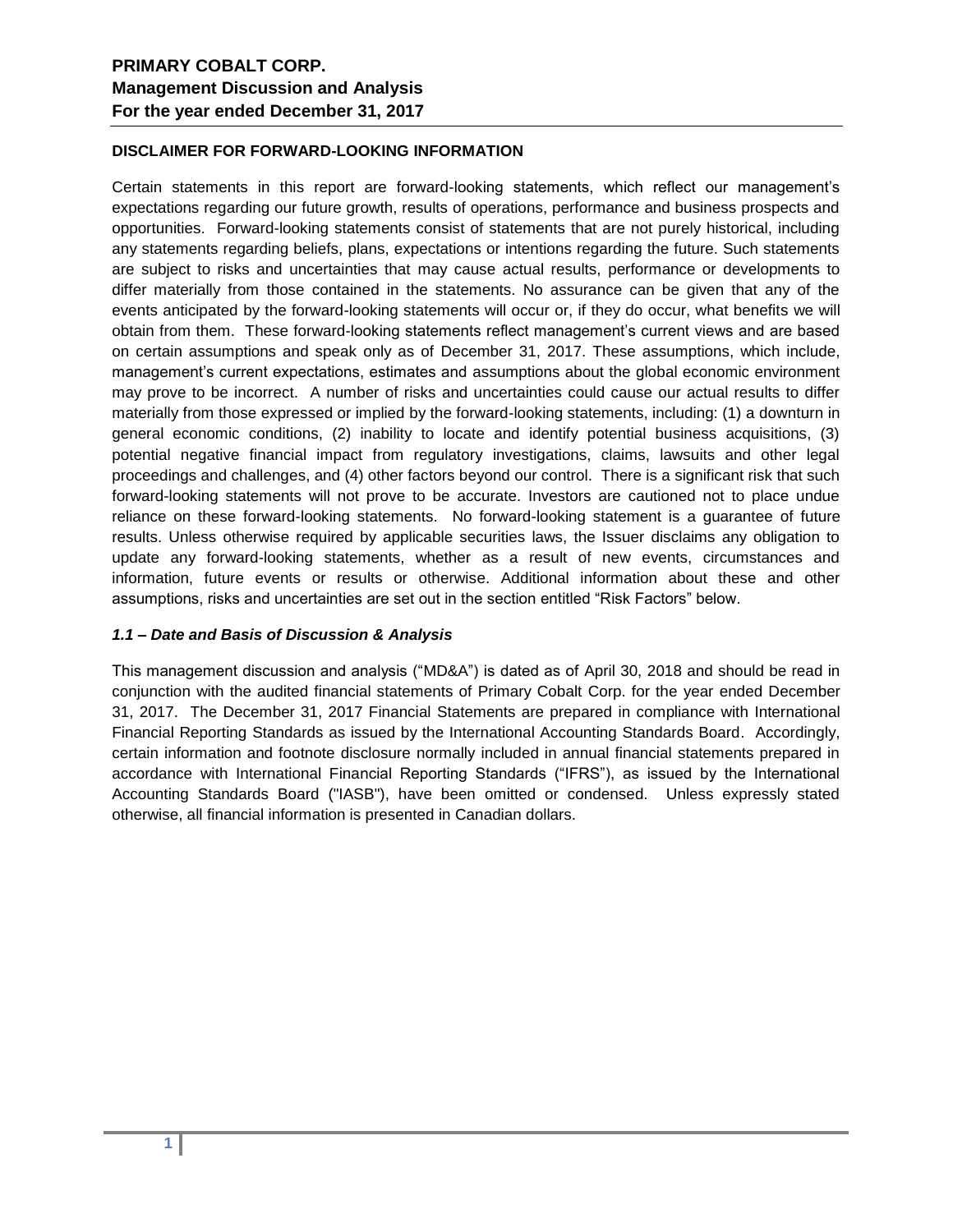### *1.2 – Overall Performance*

### **Nature of Business**

Primary Cobalt Corp. ("Primary Cobalt" or the "Company") was incorporated as Media Link Technology Corporation under the Laws of the Province of British Columbia on July 15, 2010. On January 19, 2011, the Company changed its name to Media Cloud Systems Inc. On September 14, 2016, the Company changed its name from Media Cloud Systems Inc. to Bego Advanced Materials Inc. On January 26, 2017, the Company changed its name to Primary Cobalt Corp. The address of the Company's corporate office and its principal place of business is 430-580 Hornby Street, Vancouver, British Columbia, Canada.

The Company began operations on July 15, 2010 and its principal business activity was software development. As of December 31, 2011, the Company ceased the software development business and began looking for a new business and financing. On March 31, 2017, the Company entered into a mineral property purchase agreement. As of December 31, 2017, the Company's principal business activity is the acquisition, exploration and development of mineral properties in British Columbia, Canada and the Company was in the exploration stage.

The Company has never generated revenue or positive cash flows from operations. For the year ended December 31, 2017, the Company reported a net loss of \$143,455, cash deficiency from operating activities of \$167,611 and has an accumulated deficit of \$213,614. This raises significant doubt about the Company's ability to continue as a going concern. The Company's ability to continue its operations as intended are dependent on its ability to obtain necessary financing and raise capital sufficient to cover its operating costs.

## **Financing**

In prior years, the Company issued 3,500,001 common shares at \$0.01 per share and 2,500,000 common shares at \$0.02 per share for total proceeds of \$85,001. During the year ended December 31, 2017, the Company issued 8,360,000 common shares at \$0.05 per share for total proceeds of \$418,000. In addition, the Company issued 1,250,000 common shares at a deemed value of \$0.05 per share in accordance with the property purchase option agreement described below. The Company engaged an agent for an initial public offering of 4,000,000 common shares at a price of \$.10 per common shares (the "Offering"). On March 7, 2018, the Company was listed on the Canadian Stock Exchange, completed the Offering and issued 4,700,000 common shares for total proceeds of \$470,000. The Company expects that the capital raised in the Offering will be sufficient to maintain the operating expenses for 2018 as well as to complete the Phase II exploration work program.

### **Rocher Déboulé Claims**

## **Property Acquisition Details**

On March 31, 2017, the Company entered into a property option agreement to acquire an undivided 100% right, title and interest to four contiguous mineral claims located in northwest British Columbia, subject to a 2% net smelter royalty (the "NSR"), comprised of approximately 5,852.53 hectares. The property purchase agreement required the payment of \$50,000 on closing (paid), plus the issuance of the greater of 1,500,000 common shares or 9.9% of the issued and outstanding shares as at the completion of Phase II work, and not later than September 30, 2018 as follows: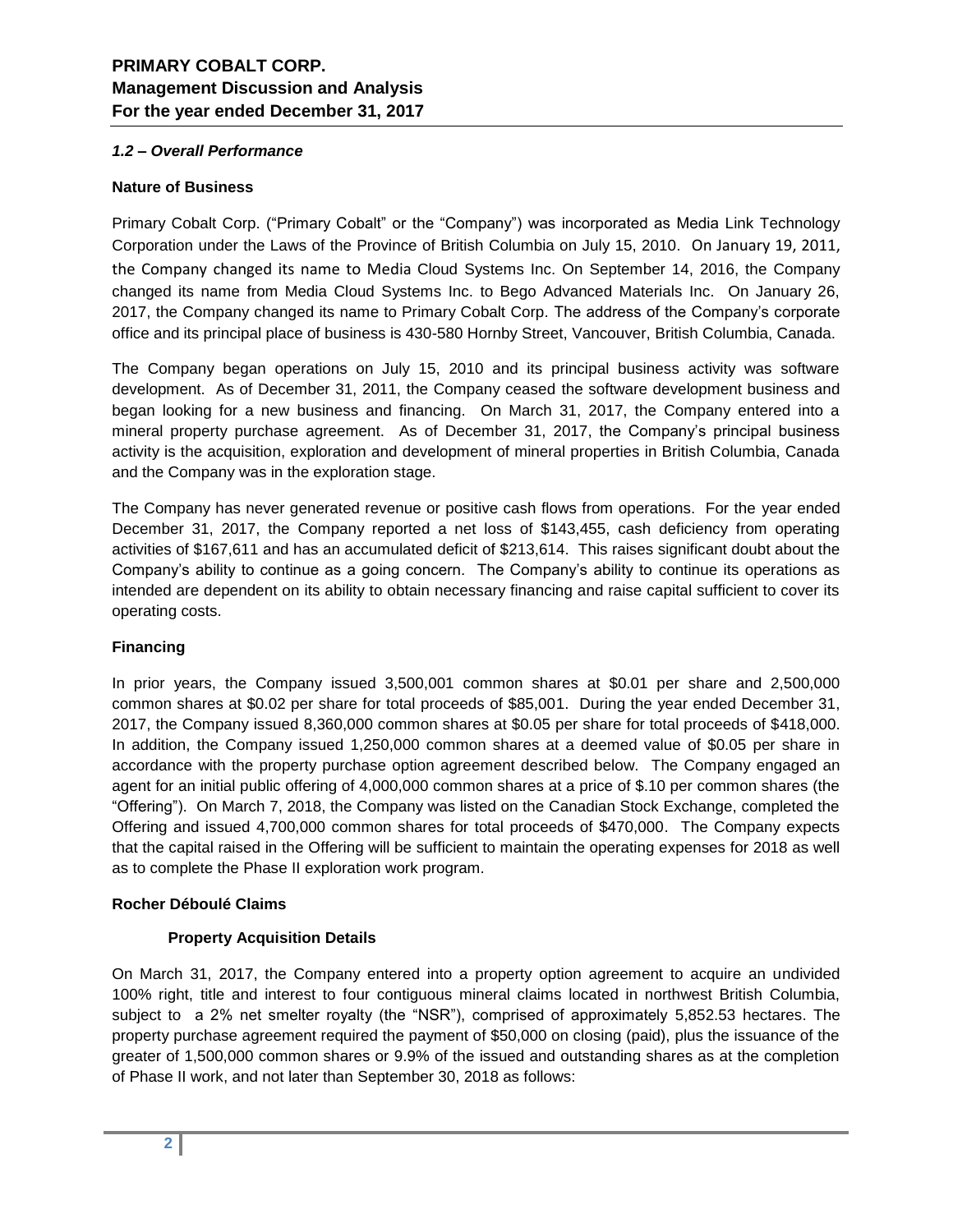# **PRIMARY COBALT CORP. Management Discussion and Analysis For the year ended December 31, 2017**

## **Rocher Déboulé Claims (continued)**

## **Property Acquisition Details (continued)**

|                                               | Share           | Cash    | Exploration  |
|-----------------------------------------------|-----------------|---------|--------------|
|                                               | <b>Issuance</b> | Payment | Expenditures |
|                                               |                 |         |              |
| On signing memorandum of understanding (paid) |                 | 30,000  |              |
| On first day of execution of Agreement (paid) |                 | 20,000  |              |
| On or before May 31, 2017 (issued)            | 1,000,000       |         |              |
| On or before September 30, 2017 (issued)      | 250,000         |         | 75,000       |
| On or before September 30, 2018 (Note)        | 250,000         |         | 105,000      |
|                                               | 1,500,000       | 50,000  | 180,000      |

*Note: In addition, on completion of the \$105,000 exploration expenditures, the Company will issue additional shares to the Optionor so that aggregate number of common shares issued to the Optionor will not be less than 9.9% of the total issued and outstanding commons shares of the Company at the time of issuance.* 

## **Property Description**

The Rocher Déboulé ("RD") Property is in west central British Columbia, Canada, in the Hazelton area, approximately 100 kilometers southwest of Stewart, BC. The area lies at the north end of the Rocher Déboulé Range, near the junction of the Bulkley and Skeena Rivers. The Rocher Deboule Property is in the Intermontane tectonic province of the Canadian Cordillera, and is underlain by rocks of the Late Paleozoic Stikine volcanic arc terrane. The Rocher Deboule area lies within the Skeena Arch, an eastnortheast-trending belt of Jurassic and older mostly volcanic rocks that straddles Skeena Terrane, a volcanic arc complex. The Rocher Deboule Range is underlain by the upper two divisions of the Hazelton group (Red Rose and Brian Boru formations) and intruded by the Rocher Deboule stock, a predominantly porphyritic granodiorite with quartz monzonite.

Most of the areas of interest on the RD Property are associated with mineralized vein fillings and shear zones near the margin of the Rocher Deboule intrusion into sedimentary and volcanic rocks. Heat from the intrusion of the Rocher Deboule stock created a hornfelsic aureole in the surrounding Hazelton rocks. Access to the Property is by gravel road and ATV along trails. The Property experiences a mix of coastal and interior weather patterns owing to its location. The Property is in an area with an extensive history of mineral exploration, including showings on the Property. Previous exploration on the Property has been ongoing since the early 1900's on two of the claims. For more detailed Property information, see the 43- 101.

In May, 2017, Primary Cobalt engaged a Qualified Person to conduct an initial exploration work program and collected rock and stream sediment samples for analysis. During the exploration program the Company staked one claim contiguous to the RD Property. As a result the RD Property comprises five mineral claims covering 7,330.86 hectares. A 43-101 technical report was commissioned by to comply with regulatory disclosure and reporting requirements outlined in Canadian National Instrument 43-101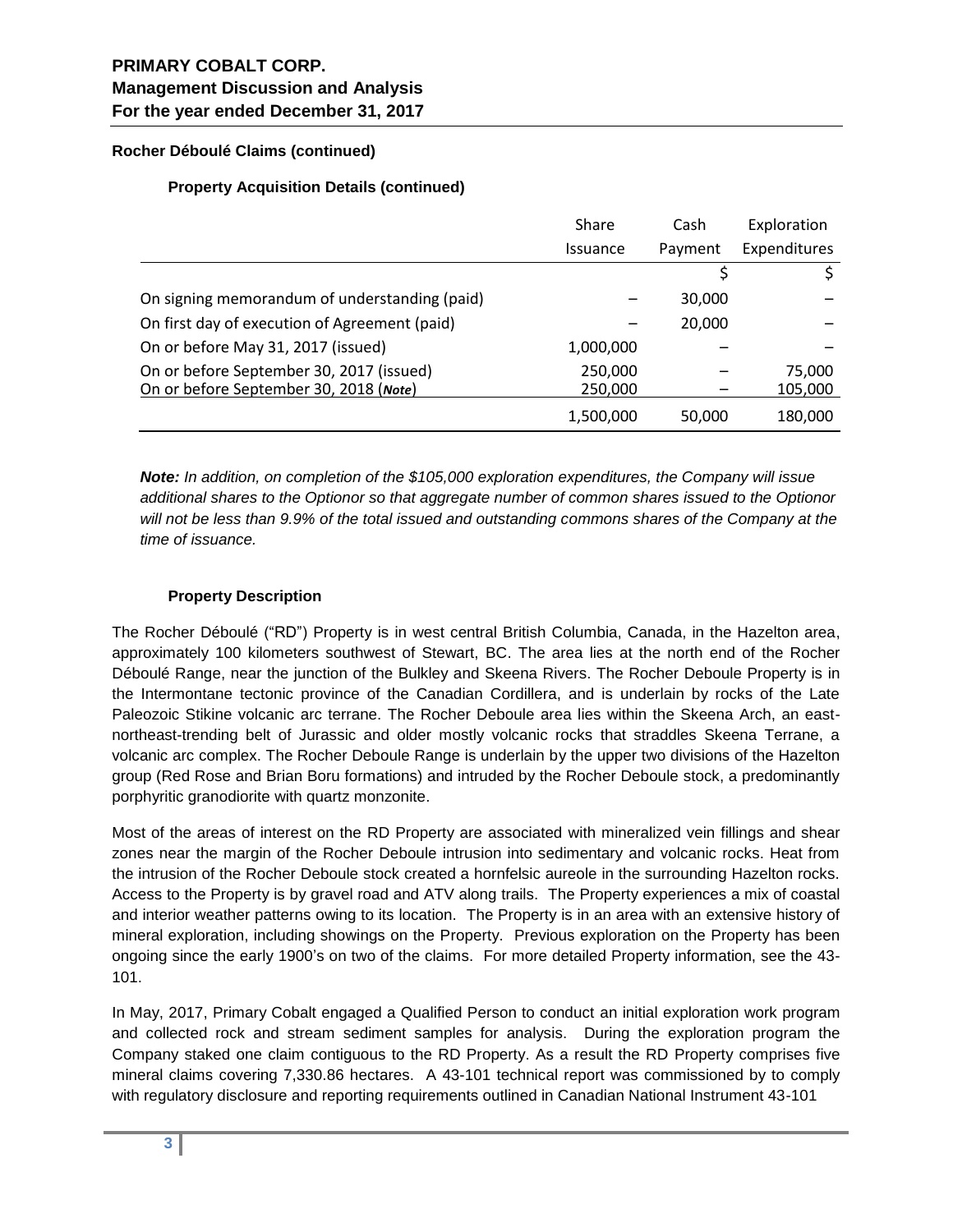#### **Rocher Déboulé Claims (continued)**

("NI 43-101"), companion policy NI 43-101CP, and Form 43-101F. The goal of the exploration program was to confirm historic showings, identify possible new targets, and become familiar with the field conditions. Ninety-five (95) rock samples and 19 stream pan concentrate samples were collected from the Property to confirm historic assays and guide in development of potential exploration targets.

### **Property Work to Date**

The initial exploration program at the RD Property focussed on investigating the cobalt and precious metal potential of the RD Property by confirming historic assay results and determining field conditions. The results of the initial exploration program indicate that the RD Property exhibits favourable geologic characteristics and sufficient potential to warrant further exploration for cobalt, gold, silver, and copper.

A detailed ground magnetic survey is recommended to determine the geophysical characteristics of the mineralization in the area of the Golden Wonder showing, at the west end of the Property. It also recommended that an extensive soil sampling program should be carried out in the same area, as well as completing small soil sample grids over the other showings on the Property. The budget for this work is \$115,610.

| As at                                                | 31-Dec-17  | 31-Dec-16  | 31-Dec-15  | 31-Dec-14  | 31-Dec-13  |
|------------------------------------------------------|------------|------------|------------|------------|------------|
|                                                      | \$         | \$         | \$         | \$         | \$         |
| <b>Current Assets</b>                                | 84,623     | 13,924     | 13,806     | 13,728     | 13,686     |
| <b>Mineral Assets</b>                                | 251,489    |            |            |            |            |
| <b>Total Assets</b>                                  | 336,112    | 13,924     | 13,806     | 13,728     | 13,686     |
| Current<br>Liabilities<br>Shareholders'              | 8,025      | 142        | 602        | 1,339      | 3,316      |
| Equity                                               | 541,701    | 85,001     | 78,501     | 72,501     | 65,001     |
| Deficit                                              | (213, 614) | (71, 219)  | (65, 315)  | (60,112)   | (54, 631)  |
| Total Liabilities<br>and<br>Shareholders'<br>Equity  | 336,112    | 13,924     | 13,806     | 13,728     | 13,686     |
|                                                      |            |            |            |            |            |
| Years ended                                          | 31-Dec-17  | 31-Dec-16  | 31-Dec-15  | 31-Dec-14  | 31-Dec-13  |
| Revenue                                              |            |            |            |            |            |
| Operating<br>Expenses                                | 143,455    | 5,904      | 5,203      | 5,481      | 12,817     |
| Loss and<br>Comprehensive<br>Loss for Period         | 143,455    | 5,904      | 5,203      | 5,481      | 12,817     |
| Basic and<br>diluted loss per<br>share               | (0.01)     | $(0.00)^*$ | $(0.00)^*$ | $(0.00)^*$ | $(0.00)^*$ |
| Weighted<br>average<br>number of<br>common<br>shares |            |            |            |            |            |

## *1.3 – Selected Annual Information*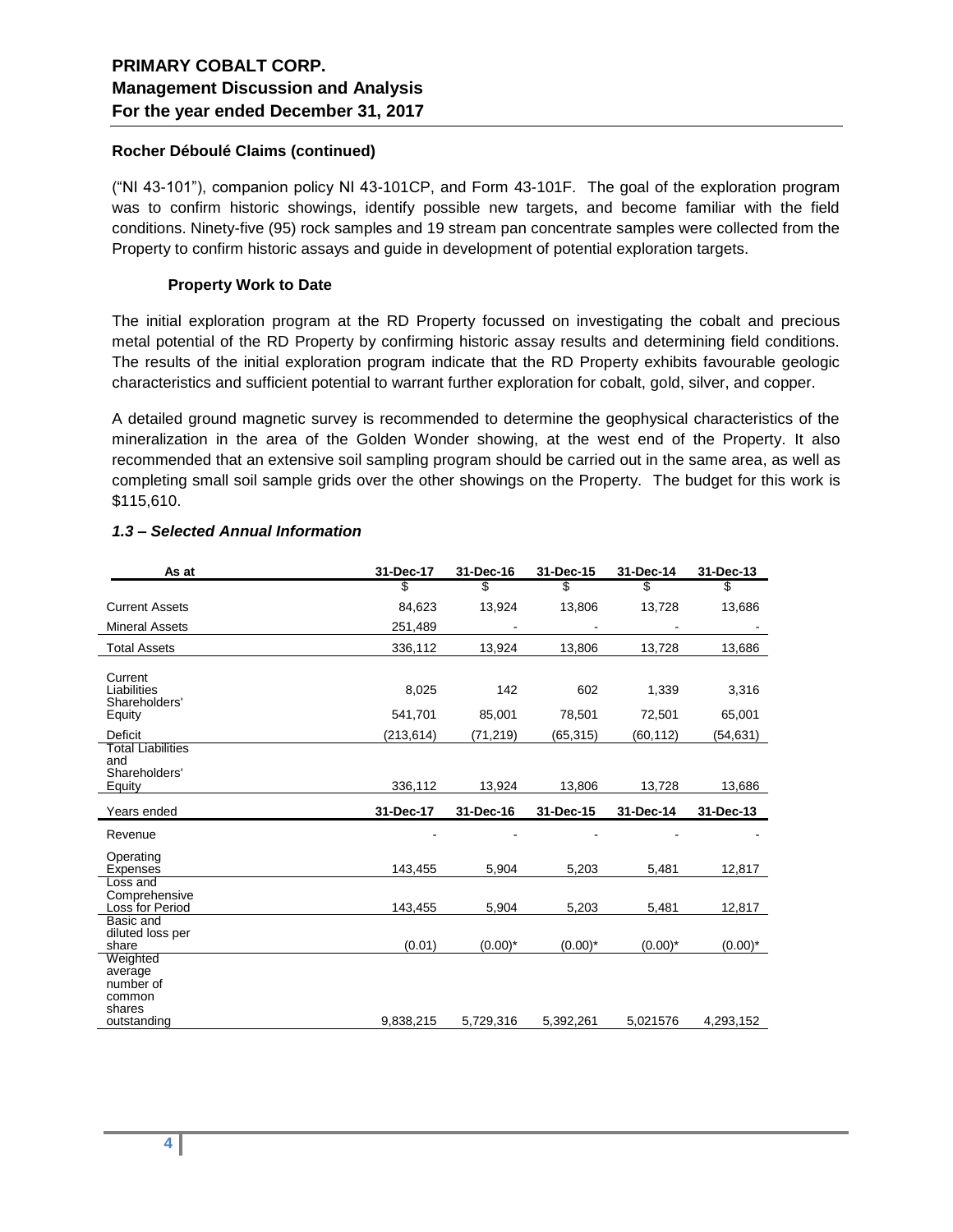### *1.4 – Results of Operations*

Operations during the year ended December 31, 2017 were primarily related to obtaining the necessary financing, as well as conducting the initial exploration program.

There were no investor relations arrangements entered into during the year ended December 31, 2017. There were no legal proceedings, contingent liabilities, and defaults under debt or other contractual obligations, breach of any laws or special resolutions during the year ended December 31, 2017.

During the year ended December 31, 2017, the Company incurred operating expenses of \$142,395 (2016  $-$  \$5,904), consisting of consulting fees of \$73,750 (2016 – \$nil), professional fees of \$42,158 (2016 – \$nil), rent of \$10,500 (2016 – \$nil), travel and promotion of \$6,036 (2016 – \$nil), office and miscellaneous of \$1,483 (2016 – \$nil) and project development fees of \$nil (2016 – \$5,904). Consulting fees, professional fees, rent and office and miscellaneous expenses were higher in 2017 due to the acquisition of the Rocher Déboulé Property described in section 1.2 above. Travel and promotion were higher in 2016 due to the identification and evaluation of mineral properties, including the Rocher Déboulé Property noted in 1.2 above. Project development fees were higher in 2016 due the Company's search for projects and ceased once the Company identified a project in 2017.

| As at                                                      | 31-Dec-17 | 30-Sep-17  | 30-Jun-17 | 31-Mar-17         | 31-Dec-16 | 30-Sep-16 | 30-Jun-16 | 31-Mar-16 |
|------------------------------------------------------------|-----------|------------|-----------|-------------------|-----------|-----------|-----------|-----------|
|                                                            | \$        | \$         | \$        | \$                | \$        |           | \$        | \$        |
| <b>Current Assets</b>                                      | 84,623    | 27,907     | 106,724   | 44,671            | 13,924    | 13,889    | 13,878    | 13,838    |
| <b>Mineral Assets</b>                                      | 251,489   | 237,268    | 190,889   | 30,000            |           |           |           |           |
| <b>Total Assets</b>                                        | 336,112   | 265,175    | 297,614   | 74,671            | 13,924    | 13,889    | 13,878    | 13,838    |
|                                                            |           |            |           |                   |           |           |           |           |
| <b>Current Liabilities</b><br>Shareholders'                | 8,025     | 48,084     | 55,727    | 6,996             | 142       | 4,855     | 4,242     | 2,665     |
| Equity                                                     | 541,701   | 370.701    | 358,201   | 160.001           | 85.001    | 78,501    | 78.501    | 78,501    |
| Deficit                                                    | (213,614) | (153, 610) | (116,314) | (92,326)          | (71, 219) | (69, 466) | (68, 865) | (67,328)  |
| <b>Total Liabilities</b><br>and<br>Shareholders'<br>Equity | 336,112   | 265,175    | 297,614   | 74,671            | 13,924    | 13,889    | 13,878    | 13,838    |
| 3 months ended                                             | 31-Dec-17 | 30-Sep-17  | 30-Jun-17 | 31-Mar-17         | 31-Dec-16 | 30-Sep-16 | 30-Jun-16 | 31-Mar-16 |
| Revenue                                                    |           |            |           |                   |           |           |           |           |
| Operating<br>Expenses<br>Other<br>Comprehensive<br>Income  | 58,944    | 37,296     | 23,988    | 22,167<br>(1,060) | 1,753     | 601       | 1,546     | 2,004     |
| Loss and<br>Comprehensive<br>Loss for Period               | 58.944    | 37.296     | 23,988    | 21,107            | 1.753     | 601       | 1.546     | 2,004     |
|                                                            |           |            |           |                   |           |           |           |           |
| Basic and diluted<br>loss per share                        | (0.00)    | (0.00)     | (0.01)    | (0.00)            | (0.00)    | (0.00)    | (0.00)    | (0.00)    |
| Weighted<br>average number<br>of common<br>shares          |           |            |           |                   |           |           |           |           |
| outstanding                                                | 9,838,215 | 11,662,718 | 7,863,957 | 6,000,001         | 5,890,490 | 5,675,001 | 5,675,001 | 5,675,001 |

## *1.5 – Summary of Quarterly Results (Unaudited)*

The operating expenses were generally consistent in 2017 and 2016. The operating expenses are higher related to the capital raising activities, as well as conducting the Phase I exploration program.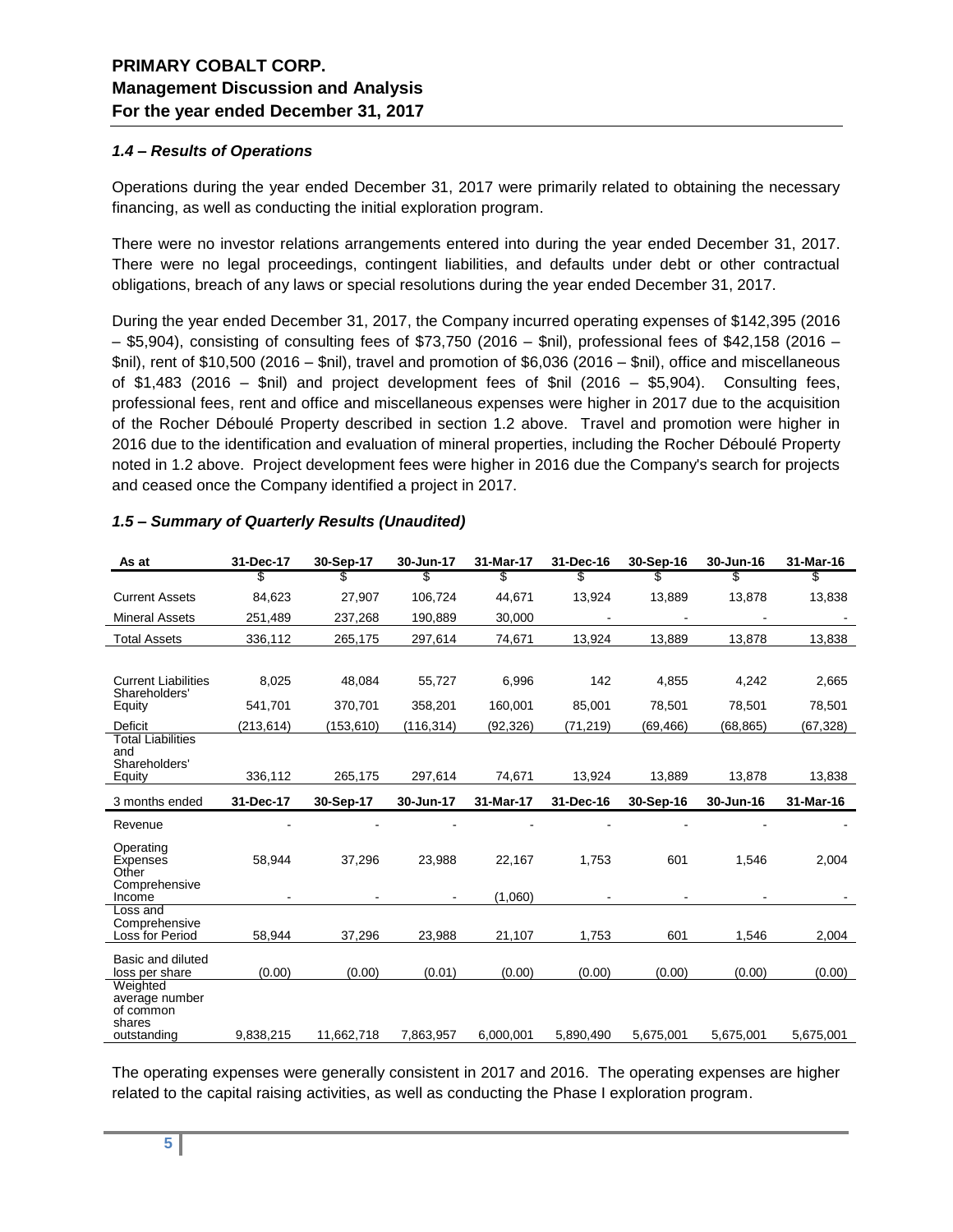### *1.6 – Liquidity and Capital Resources*

The Company is undertaking an initial public offering and exploring the Rocher Déboulé Property and therefore has incurred losses and negative cash flows from operations. The Company's sole source of funding has been the issuance of equity securities for cash, primarily through private placements. The Company's ability to raise cash depends on capital market conditions, commodities prices, and the results of ongoing exploration programs. There is no assurance that the Company will be able to obtain any additional financing on terms acceptable to the Company. The quantity of funds to be raised and the terms of any equity financing that may be undertaken will be negotiated by management as opportunities to raise funds arise. Actual funding requirements may vary from those planned due to a number of factors.

There can be no certainty that the Company's existing cash balances, or that the proceeds from the issuance of its common shares, will provide sufficient funds for all of the Company's cash requirements. Should the need arise, the Company may pursue other financing options or rely on joint venture partners to supply some of funds required to explore and develop any acquisitions. There is no assurance that the Company will be successful in obtaining the funds it may require for its program or that the terms of any financing obtained will be acceptable.

The Company's business premises are currently located at 430-580 Hornby Street, Vancouver, BC. The Company has no commitments for operations or capital expenditures as at December 31, 2017. As at December 31, 2017, the Company had cash and cash equivalents on hand of \$40,125 (2016 – \$nil).

During the year ended December 31, 2017, cash used in operating activities was \$167,611 (2016 – \$nil), cash used in investing activities was \$186,465 (2016 – \$nil), cash increased by financing activities was \$394,200 (2016 – \$nil). The increase in cash used in operating activities is primarily related to operating expenses of \$142,395 plus deposits and prepaid expenses of \$40,000.

Shareholder's equity as at December 31, 2017 was \$328,087 (2016 – \$13,782). The Company will need to raise additional sources of funding to maintain operations at the currently level. The Company has raised share capital of \$470,000 subsequent to December 31, 2017 pursuant to theOffering as described in section 1.2 above. Although the Company has been successful in the past in rising the necessary funding to continue operations, there can be no certainty it will be able to do so in the future.

### *1.7 – Capital Resources*

The capital resources of the Company as at December 31, 2017 are primarily its cash of \$40,125 (2016 – \$nil). The Company will require additional financing to fund any anticipated operating expenses or future acquisitions. The Company anticipates funding future expenditures through additional equity subscriptions, such as private placements or through the exercise of warrants and options. In light of the continually changing financial markets, there is no assurance that funding by equity subscriptions will be possible at the times required or for the amounts desired or that it can be obtained on terms acceptable to the Company and its shareholders. Accordingly, the Company is investigating various business opportunities that ideally will increase the Company's positive cash flow.

If additional funds are raised through the issuance of equity securities, the percentage ownership of current shareholders will be reduced and such equity securities may have rights, preferences, or privileges senior to those of the holders of the Company's common stock.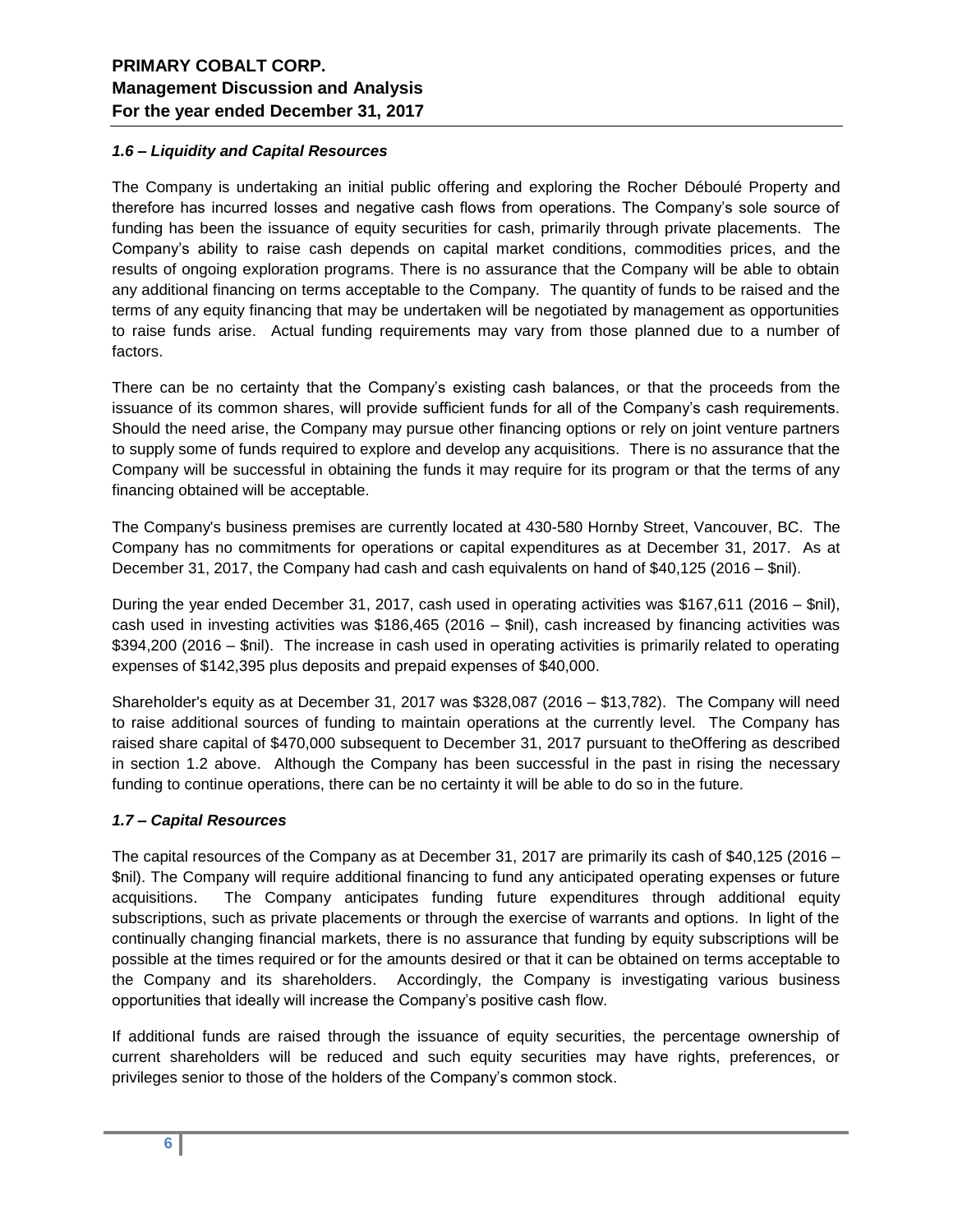### *1.8 – Off Balance Sheet Arrangements*

As at December 31, 2017, there were no off-balance sheet arrangements to which the Company was committed.

#### *1.9 – Transactions with Related Parties*

The Company entered into a month to month office rental agreement with H. Barry Hemsworth, a director of the Company. The Company pays \$1,500 per month pursuant to this agreement. Management believe this agreement is at fair market value. The Company entered into a twelve month consulting agreement with a company owned by Patrick Morris, the President of the Company, terminating on December 31, 2017. The Company pays \$5,000 per month pursuant to this agreement. Subsequent to the period end, the Company entered into a replacement consulting agreement with a company owned by Patrick Morris which pays \$5,000 per month, This agreement is for a period of twelve months with an automatic renewal option. Management believe these consulting agreements are at fair market value.

The Company had the following balances and transactions with executive officers or companies controlled by these officers for the year ended December 31, 2017:

|                                                             | December 31, 2017 | December 31, 2016 |
|-------------------------------------------------------------|-------------------|-------------------|
| Transactions:                                               |                   |                   |
| Fees paid to Patrick Morris, the President                  | 60.000            | Nil               |
| Fees paid to William Grossholz, the Chief Financial Officer | 5.500             | Nil               |
| Rent paid to H. Barry Hemsworth, a Director                 | 10.500            | Nil               |
| Balances:                                                   |                   |                   |
| Accounts payable to H. Barry Hemsworth, a Director:         | Nil               |                   |

There were no other transactions with related parties except as noted in 1.2 above and 1.15 below.

### *1.10 – Fourth Quarter*

During the three months ended December 31, 2017, the Company incurred operating expenses of \$58,944 (2016 – \$1,753), consisting of consulting fees of \$21,650 (2016 – \$nil), professional fees of \$21,120 (2016 – \$nil), rent of \$4,500 (2016 – \$nil), office and miscellaneous of \$228 (2016 – \$nil), travel and promotion of \$2,978 (2016 – \$nil) and project development fees of \$nil (2016 – \$1,753). Consulting fees, professional fees, rent and office and miscellaneous expenses were higher in 2017 due to the acquisition of the Rocher Déboulé Property described in section 1.2 above. Travel and promotion were generally consistent with the prior period. Project development fees were higher in 2016 due the Company's search for projects and ceased once the Company identified a project in 2017.

### *1.11 – Proposed Transactions*

With the exception of the property option agreement for the RD Property and the Offering described above, the Company has no pending or proposed transactions at December 31, 2017.

#### *1.12 – Critical Accounting Estimates*

The Company has outlined the basis of its critical accounting estimates in Note 3 of the December 31, 2017 Financial Statements.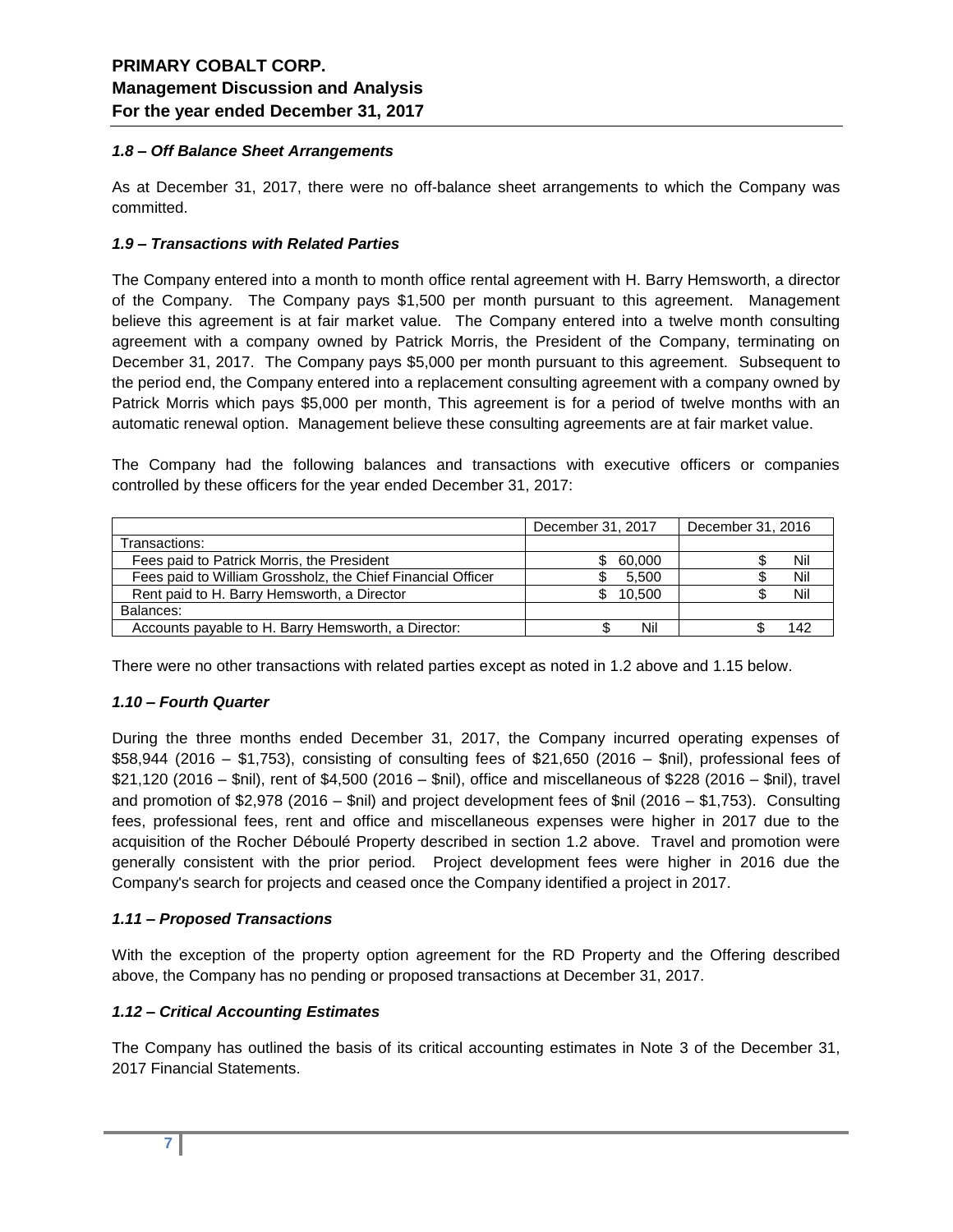### *1.13 – Changes in Accounting Policies – International Financial Reporting Standards ("IFRS")*

The Company does not foresee any material changes due to IFRS changes which are not yet effective. See Note 3 (q) of the December 31, 2017 Financial Statements.

#### **Future Changes in Accounting Policies**

Certain new standards, interpretations and amendments to existing standards have been issued by the IASB that are mandatory for future accounting periods. Some updates that are not applicable or are not consequential to the Company may have been excluded from the list below.

New accounting standards effective for annual periods on or after January 1, 2018:

#### IAS 1 – *Presentation of Financial Statements*

In December 2014, the IASB issued an amendment to address perceived impediments to preparers exercising their judgment in presenting their financial reports. The changes clarify that materiality considerations apply to all parts of the financial statements and the aggregation and disaggregation of line items within the financial statements.

#### IAS 16 – *Property, Plant and Equipment* and IAS 38 – *Intangible Assets*

In May 2014, the IASB issued amendments to IAS 16 and IAS 38. The amendments clarify that the use of revenue-based methods to calculate the depreciation of an asset is not appropriate because revenue generated by an activity that includes the use of an asset generally reflects factors other than the consumption of the economic benefits embodied in the asset. The amendments also clarifies that revenue is generally presumed to be an inappropriate basis for measuring the consumption of the economic benefits embodied in an intangible asset. This presumption, however, can be rebutted in certain limited circumstances.

The following standard will be effective for annual periods beginning on or after January 1, 2018:

IFRS 9 *Financial Instruments -* In November 2009, as part of the IASB project to replace IIAS 39 *Financial Instruments: Recognition and Measurement*, the IASB issued the first phase of IFRS 9 *Financial Instruments*, that introduces new requirements for the classification and measurement of financial assets. The standard was revised in October 2010 to include requirements regarding classification and measurement of financial liabilities.

*IFRS 16 Leases -* On January 13, 2016 the IASB issued IFRS 16, "Leases". This standard introduces a single lessee accounting model and requires a lessee to recognize assets and liabilities for all leases with a term of more than 12 months, unless the underlying asset is of low value. A lessee is required to recognize a right-of-use asset representing its right to use the underlying asset and a lease liability representing its obligation to make lease payments. This standard substantially carries forward the lessor accounting requirements of IAS 17, while requiring enhanced disclosures to be provided by lessors.

The extent of the impact of adoption of these standards and interpretations on the financial statements of the Company has not been determined.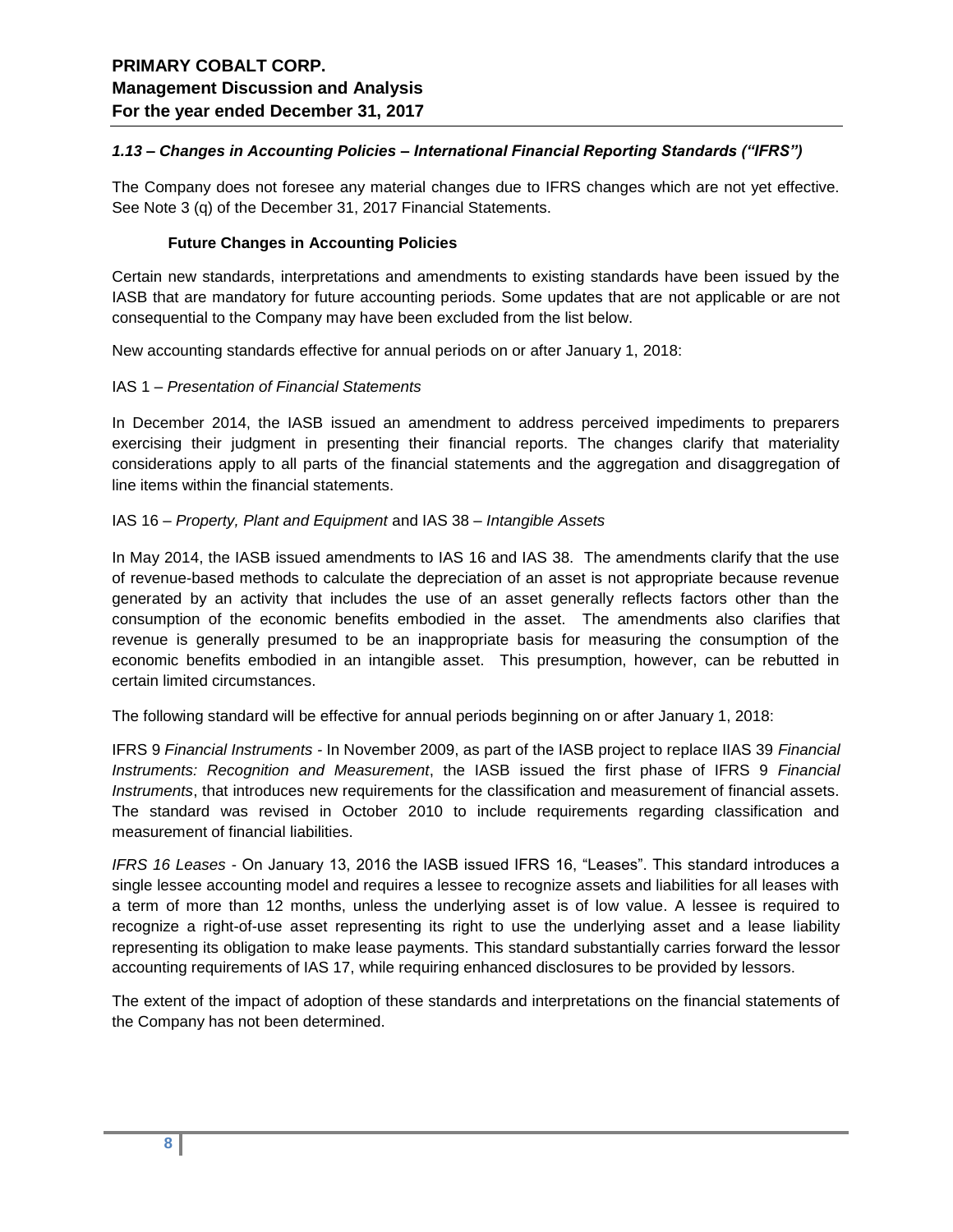#### *1.14 – Financial Instruments and Other Instruments*

The Company's financial instruments consist of cash and cash equivalents and accounts payable and accrued liabilities. The Company's financial instruments are exposed to the following risks:

#### **Credit Risk**

The Company's primary exposure to credit risk is the risk of illiquidity of cash and cash equivalents amounting to \$40,125 at December 31, 2017. As the Company's policy is to limit cash holdings to instruments issued by major Canadian banks, or investments of equivalent or better quality, the credit risk is considered by management to be negligible. Amounts receivable as at December 31, 2017 include GST receivable of \$4,497 due from the Canadian government.

#### **Liquidity Risk**

Liquidity risk is the risk that the Company will not be able to pay financial instrument liabilities as they come due. The Company's only liquidity risk from financial instruments is its need to meet operating accounts payable requirements. The Company has maintained sufficient cash balances to meet these needs at December 31, 2017.

#### **Foreign Exchange Risk**

The Company has virtually no foreign exchange risk as all its activities are carried out in Canada and all its financial assets and liabilities are denominated in Canadian dollars.

#### **Price Risk**

The Company is not exposed to price risk. The carrying value of cash and cash equivalents and accounts payable and accrued liabilities approximate their fair values due to the short maturity of those instruments. There are no incomes, expenses, gains or losses associated with the financial instruments.

#### **Interest Rate Risk**

The Company has been exposed to interest rate risk on its cash and cash equivalents. The majority of these deposits have been in discounted instruments with pre-determined fixed yields. Interest rate movements will affect the fair value of these instruments so the Company manages maturity dates of these instruments to match cash flow needs, enabling realization at no loss in almost all cases. Unrealized gains and losses are reported in other comprehensive income. At December 31, 2017, the Company maintained all of its cash balance on deposit in a chequing account with a major Canadian bank.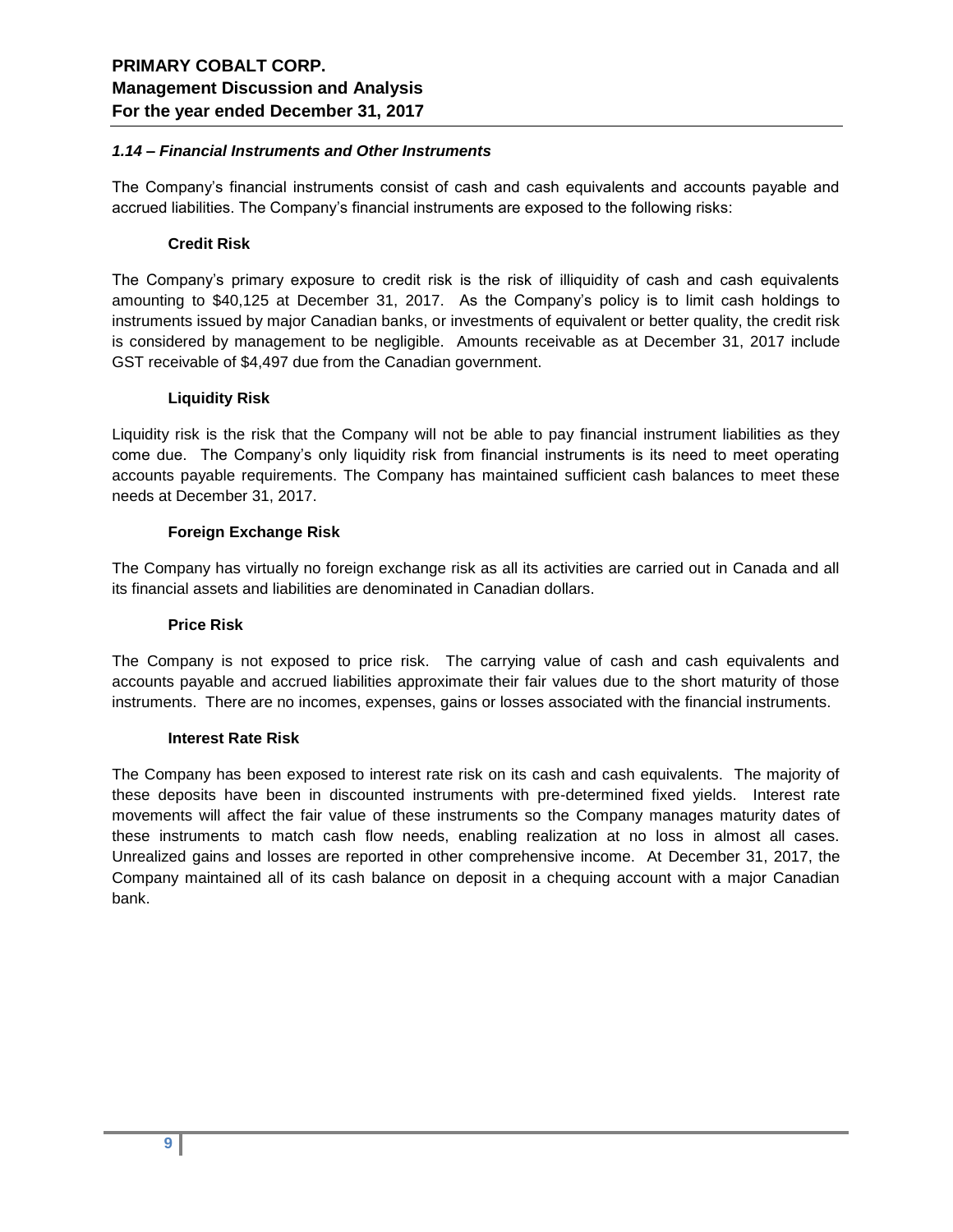### *1.15 – Other MD&A Requirements*

### **Share Capital**

The total number of common shares issued and outstanding as at December 31, 2017 was 15,610,001 and 20,310,001 at April 30, 2018.

Disclosure of Outstanding Share Data

- i) Authorized: Unlimited common shares without par value
- ii) Common Shares Issued:

|                               | <b>Issue Price</b> | <b>Number of Shares</b> | Proceeds      |
|-------------------------------|--------------------|-------------------------|---------------|
| Founders' Shares              | \$0.01             | 3,500,001               | 35,001<br>\$  |
| Founders' Shares              | \$0.02             | 2,500,000               | \$<br>50,000  |
| <b>Private Placements</b>     | \$0.05             | 8,360,000               | \$<br>418,000 |
| <b>Property Acquisition</b>   | \$0.05             | 1,250,000               | 62,500<br>\$  |
|                               |                    |                         |               |
| Total as at December 31, 2017 |                    | 15,610,001              | \$<br>565,501 |
|                               |                    |                         |               |
| <b>Private Placements</b>     | \$0.10             | 4,700,000               | \$<br>470,000 |
|                               |                    |                         |               |
| Total as at April 30, 2018    |                    | 20,310,001              | \$1,035,501   |

As at the date of this report there were no stock options or warrants outstanding.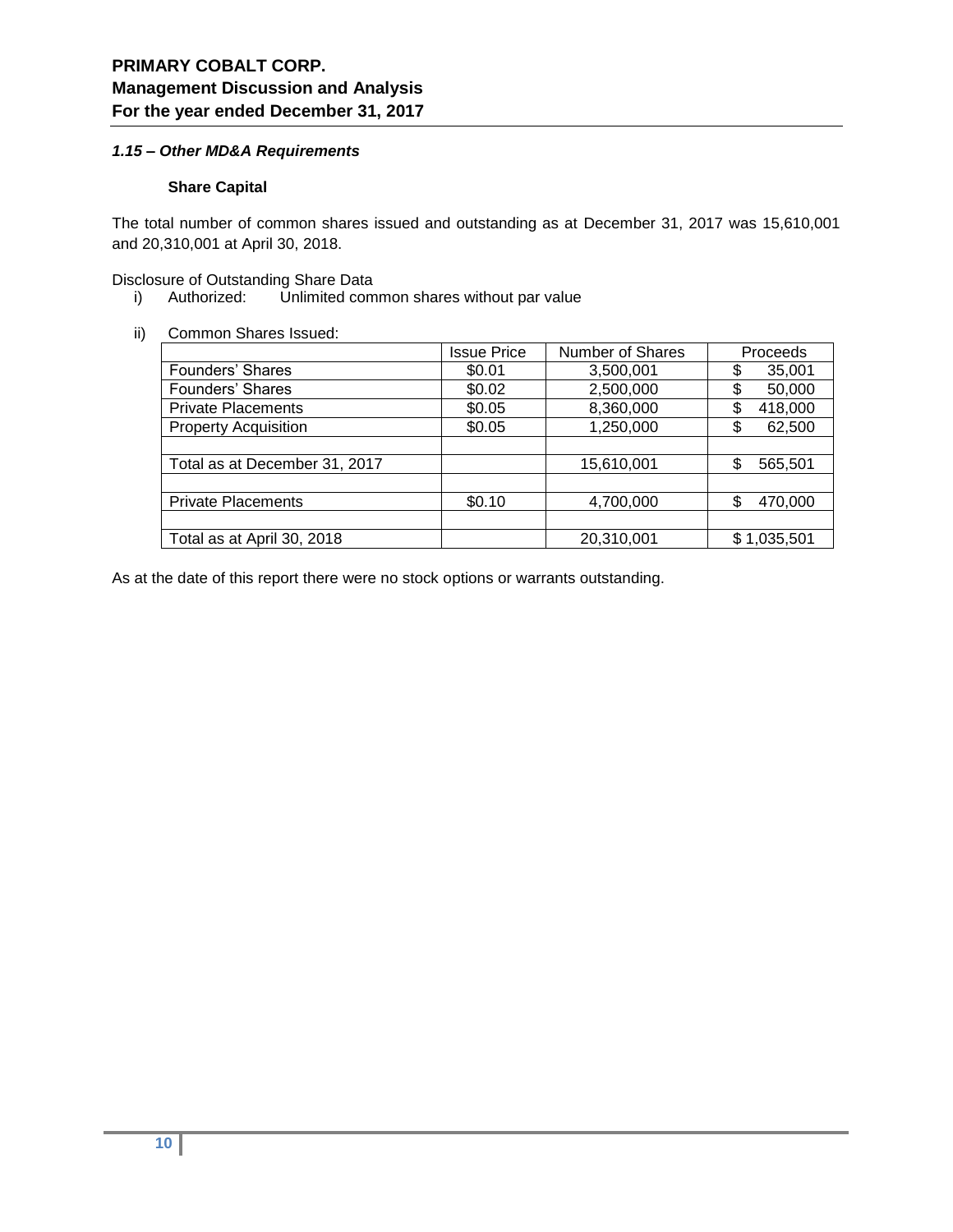### **RISK FACTORS AND UNCERTAINTIES**

The Company is in the business of acquiring, exploring and, if warranted, developing and exploiting natural resource properties, currently in British Columbia, Canada. Due to the nature of the Company's business and the present stage of exploration of its mineral properties (which are primarily early stage exploration properties with no known resources or reserves), many risk factors will apply. The risks described below are not the only ones facing the Company. Additional risks not presently known to the Company may also impair the business operations.

### **Going Concern and Financing Risks**

The Company has limited financial resources, has no source of operating cash flow and has no assurance that additional funding will be available to it for further exploration and development of its projects or to fulfill its obligations under any applicable agreements. Although the Company has been successful in the past in obtaining financing through the sale of equity securities, there can be no assurance that it will be able to obtain adequate financing in the future or that the terms of such financing will be favorable. Failure to obtain such additional financing could result in delay or indefinite postponement of further exploration and development of its projects with the possible loss of such properties.

### **Insufficient Financial Resources**

The Company does not presently have sufficient financial resources to meet obligations when they become due, undertake by itself the acquisition, exploration and development of all of its planned acquisition, exploration and development programs. Future property acquisitions and the development of the Company's properties will therefore depend upon the Company's ability to obtain financing through the joint venturing of projects, private placement financing, public financing, short or long term borrowings or other means. There is no assurance that the Company will be successful in obtaining the required financing. Failure to raise the required funds could result in the Company losing, or being required to dispose of, its interest in its properties.

### **General Economic Conditions**

The recent events in global financial markets have had a profound impact on the global economy. A continued or worsened slowdown in the financial markets or other economic conditions, including but not limited to, consumer spending, employment rates, business conditions, inflation, fuel and energy costs, consumer debt levels, lack of available credit, the state of the financial markets, interest rates, and tax rates may adversely affect the Company's growth and profitability. These factors could have a material adverse effect on the Company's financial condition and results of operations.

### **Share Price Volatility**

There can be no assurance that an active trading market in our securities will be established and sustained. The market price for our securities could be subject to wide fluctuations. Factors such as commodity prices, government regulation, interest rates, share price movements of our peer companies and competitors, as well as overall market movements, may have a significant impact on the market price of the securities of our Company. The stock market has from time to time experienced extreme price and volume fluctuations, particularly in the mining sector, which have often been unrelated to the operating performance of particular companies.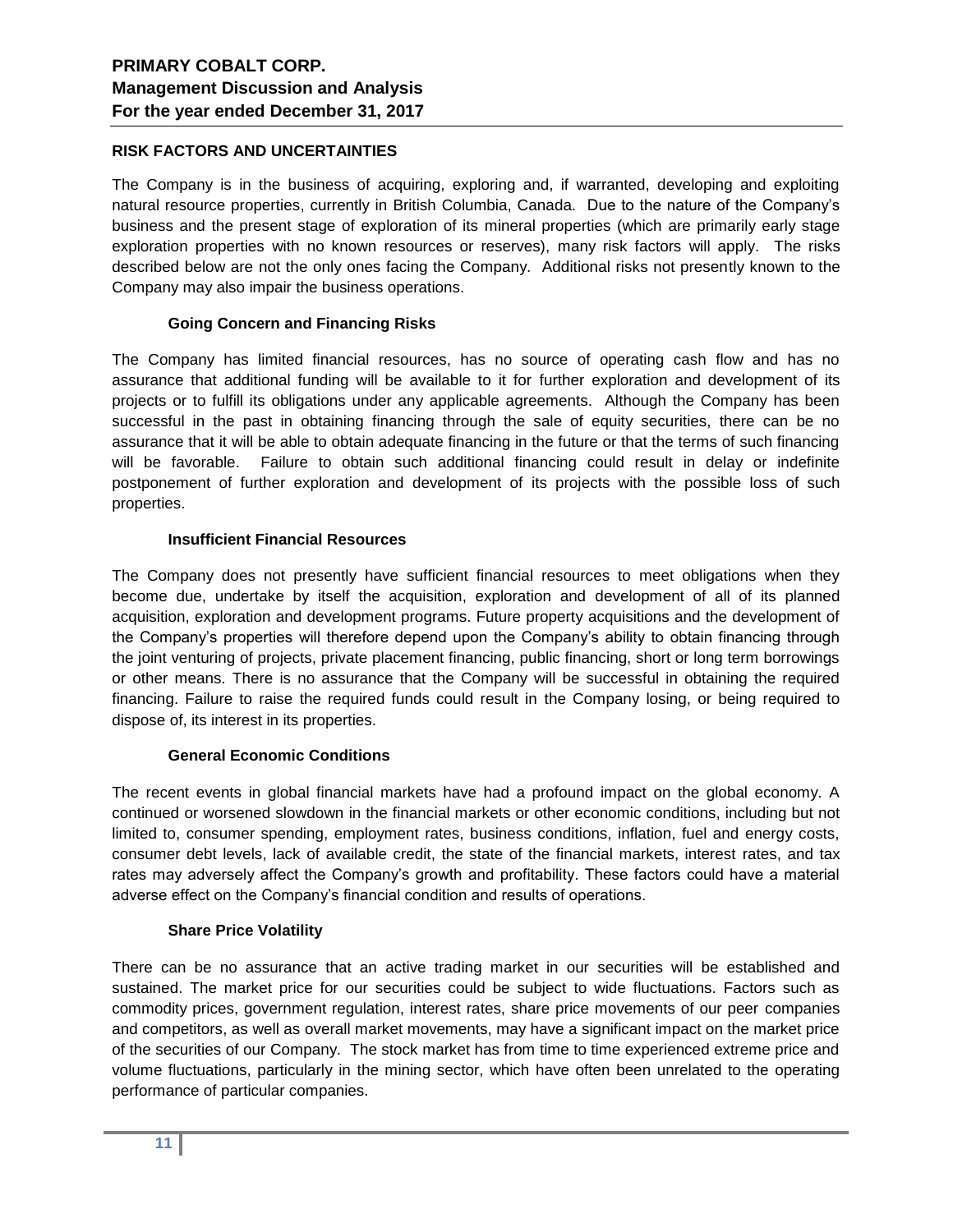## **RISK FACTORS AND UNCERTAINTIES (continued)**

### **Dependence on Others and Key Personnel**

The success of the Company's operations will depend upon numerous factors, many of which are beyond the Company's control, including (i) the ability to design and carry out appropriate exploration programs on its mineral properties; (ii) the ability to produce minerals from any mineral deposits that may be located; (iii) the ability to attract and retain additional key personnel in exploration, marketing, mine development and finance; and (iv) the ability and the operating resources to develop and maintain the properties held by the Company. There can be no assurance of success with any or all of these factors on which the Company's operations will depend, or that the Company will be successful in finding and retaining the necessary employees, personnel and/or consultants in order to be able to successfully carry out such activities.

### **Government Regulation**

The Company is subject to the laws and regulations relating to environmental matters in all jurisdictions in which it operates, including provisions relating to prospecting, development, production, environmental protection, mining taxes, labor standards, property reclamation, discharge of hazardous material and other matters. The Company may also be held liable should environmental problems be discovered that were caused by former owners and operators of its properties and properties in which it has previously had an interest. The Company conducts its mineral exploration activities in compliance with applicable environmental protection legislation. The Company is not aware of any existing environmental problems related to any of its current or former properties that may result in material liability to the Company.

### **Competition**

The Company's business of the acquisition, exploration and development of mineral properties is intensely competitive. The Company may be at a competitive disadvantage in acquiring additional mining properties because it must compete with other individuals and companies, many of which have greater financial resources, operational experience and technical capabilities than the Company. Increased competition could adversely affect the Company's ability to attract necessary capital funding or acquire suitable producing properties or prospects for mineral exploration in the future.

### **Fluctuation of Metal Prices**

Even if commercial quantities of mineral deposits are discovered by the Company, there is no guarantee that a profitable market will exist for the sale of the metals produced. There can be no assurance that the price of any commodities will be such that any of the properties in which the Company has, or has the right to acquire, an interest may be mined at a profit.

## **Title Matters**

Although the Company has taken steps to verify the title to the mineral properties in which it has or has a right to acquire an interest in accordance with industry standards for the current stage of exploration of such properties, these procedures do not guarantee title (whether of the Company or of any underlying vendor(s) from whom the Company may be acquiring its interest). Title to mineral properties may be subject to unregistered prior agreements or transfers, and may also be affected by undetected defects or the rights of indigenous peoples. Company has investigated title to all of its mineral properties and, to the best of its knowledge, title to all of its properties for which titles have been issued are in good standing.